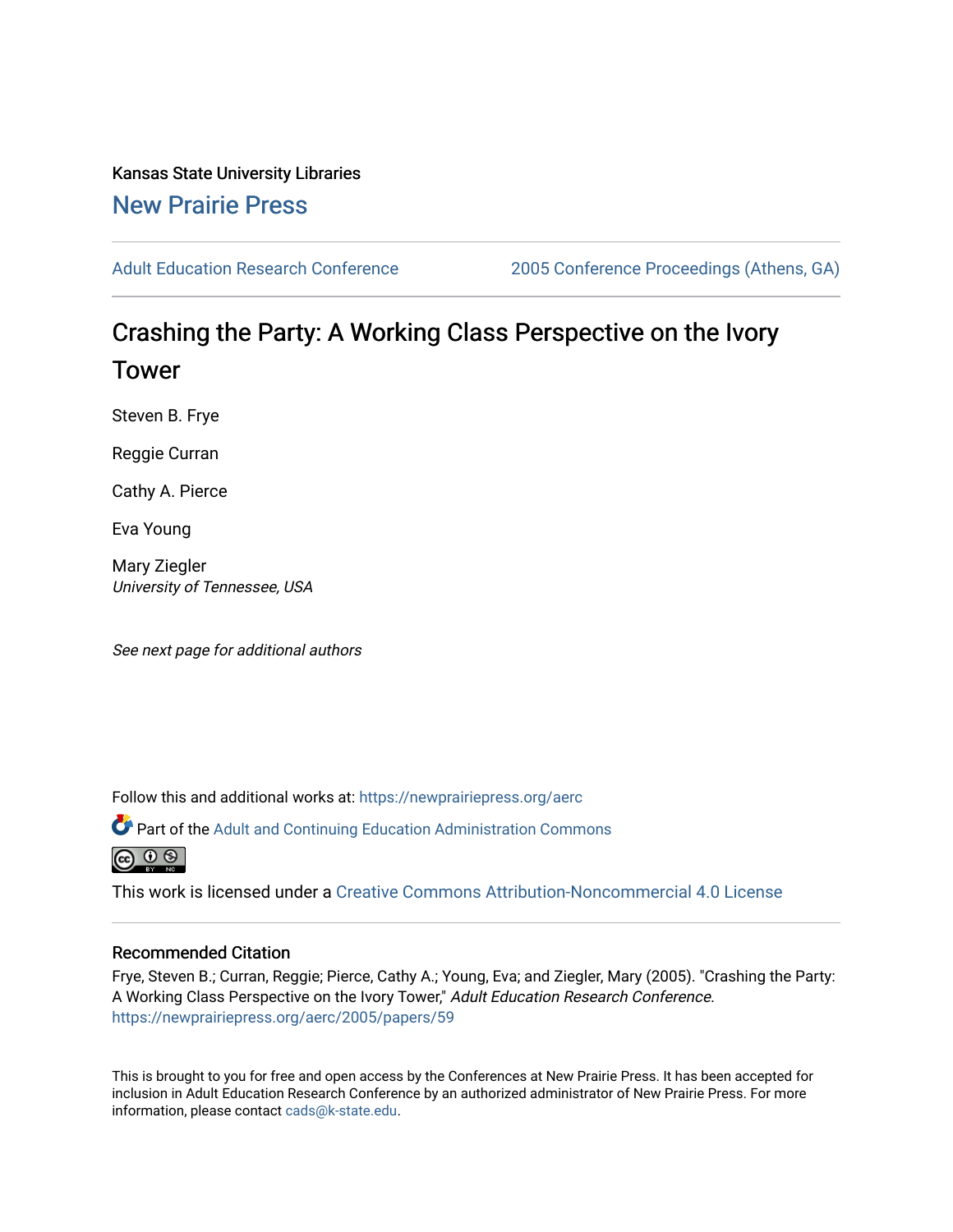# Author Information

Steven B. Frye, Reggie Curran, Cathy A. Pierce, Eva Young, and Mary Ziegler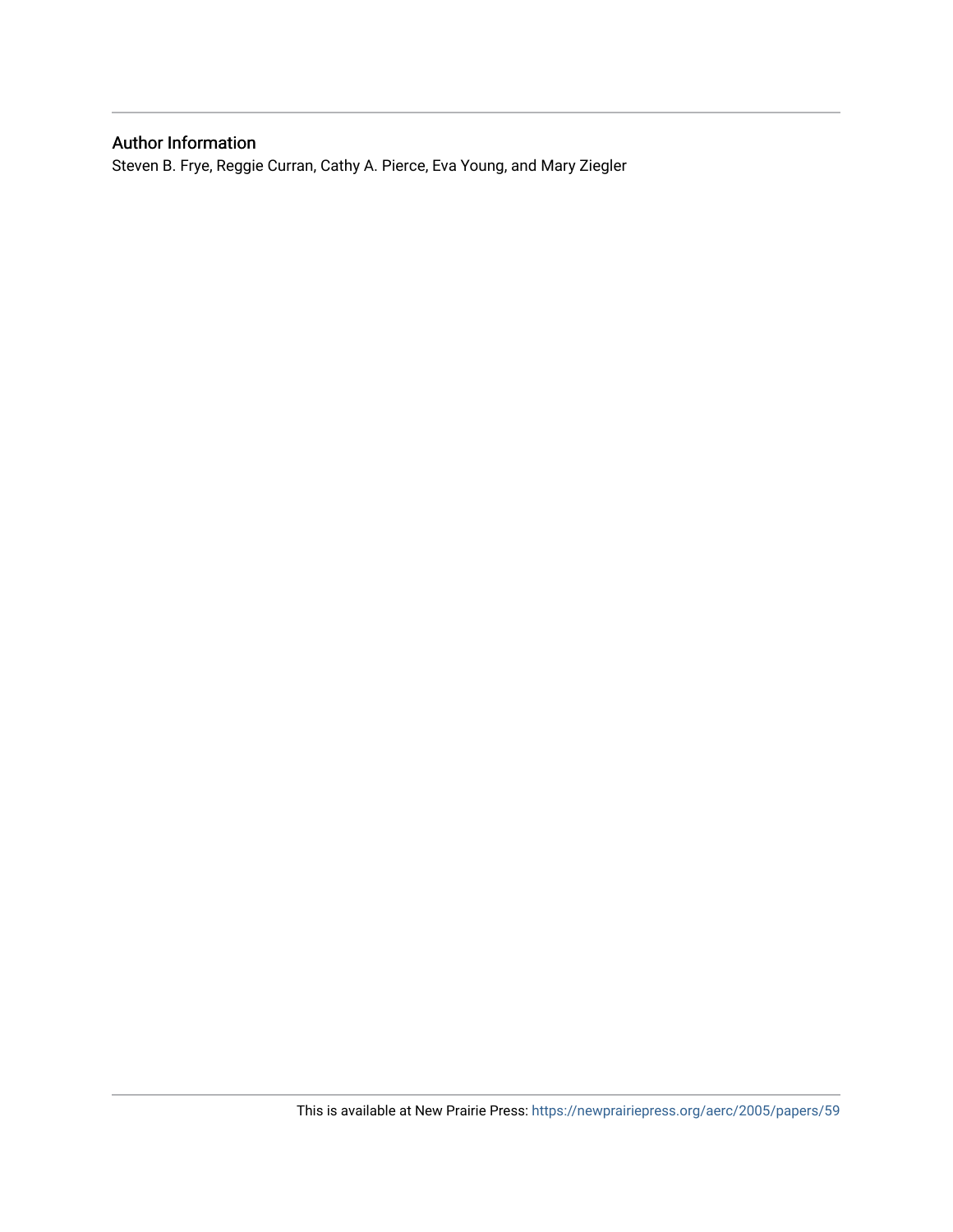# **Crashing the Party: A Working Class Perspective on the Ivory Tower**

Steven B. Frye, Reggie Curran, Cathy A. Pierce, Eva Young, Mary Ziegler University of Tennessee, USA

**Abstract:** *This study explored the experience of having a working class background and an earned doctorate as part of a research course using phenomenological methods. Findings revealed a "working class way of looking at the world" that colors the meaning of the experience of graduate school and one's professional life.* 

#### **Introduction**

Social class exerts a powerful influence on educational attainment, one that is often invisible and unacknowledged. Adults from working class or economically disadvantaged backgrounds are far less likely to pursue an advanced degree than are their peers from more affluent backgrounds (Choy, 2001). The impetus for this research stemmed from two synchronous events. First was a research course to explore existential phenomenology and consider its implications for adult education. "Existential-phenomenology seeks to be a descriptive science that focuses on the life-world of the individual. Rather than separating and then objectifying aspects of the life-world, the purpose is to describe human experience as it is lived" (Thompson, Locander, & Pollio, 1989, p. 136). Adult education and phenomenology share common concerns for making sense of experience (Stanage, 1987) and removing veils, which obscure or disguise reality. Second, we learned by chance that all of us, students and instructor, had come from working class or economically disadvantaged backgrounds. Our common experiences formed the foundation for examining our assumptions about class in relation to higher education and spurred our decision to conduct collaborative research because as Ihde (1986) claims, "*without doing phenomenology, it may be practically impossible to understand phenomenology"* (p. 14). According to Van Manan (1997), phenomenological research is "a being-given-over to a quest" to make sense of some aspect of human existence. Our quest was to understand the unexamined meaning of the everyday lived experience of having a working class background and an earned doctorate – to make evident what was normally invisible.

#### **Conceptual Frameworks**

Framing our understanding of the intersection between class and education was the literature on first-generation college students – the first in a family to attend a post-secondary institution. Schools, rather than being vehicles for social mobility, often become a site for replicating existing class hierarchies (Cohen, 1998). The act of "breaking away" from their families can be a perplexing and painful issue for first-generation college students (London, 1989). According to Lubrano (2004), the college experience pushes students into a kind of class "limbo" where they must straddle different cultures. Studies have found that first-generation college students, many of whom come from working class families, experience feelings of not belonging (Van Galen, 2000) lack of confidence in their new environment (Cohen, 1998), and alienation or isolation from family and friends (Callaghan, 2003). While the college experience is well documented, less is known about the experience of having a lower socioeconomic background and earning a doctoral degree.

Ryan and Sackrey (1984) identified class inequality and stratification patterns of social mobility in higher education in a study of the autobiographies of academics. They exposed the myth that the completion of a doctoral degree admits those from a lower class to a professional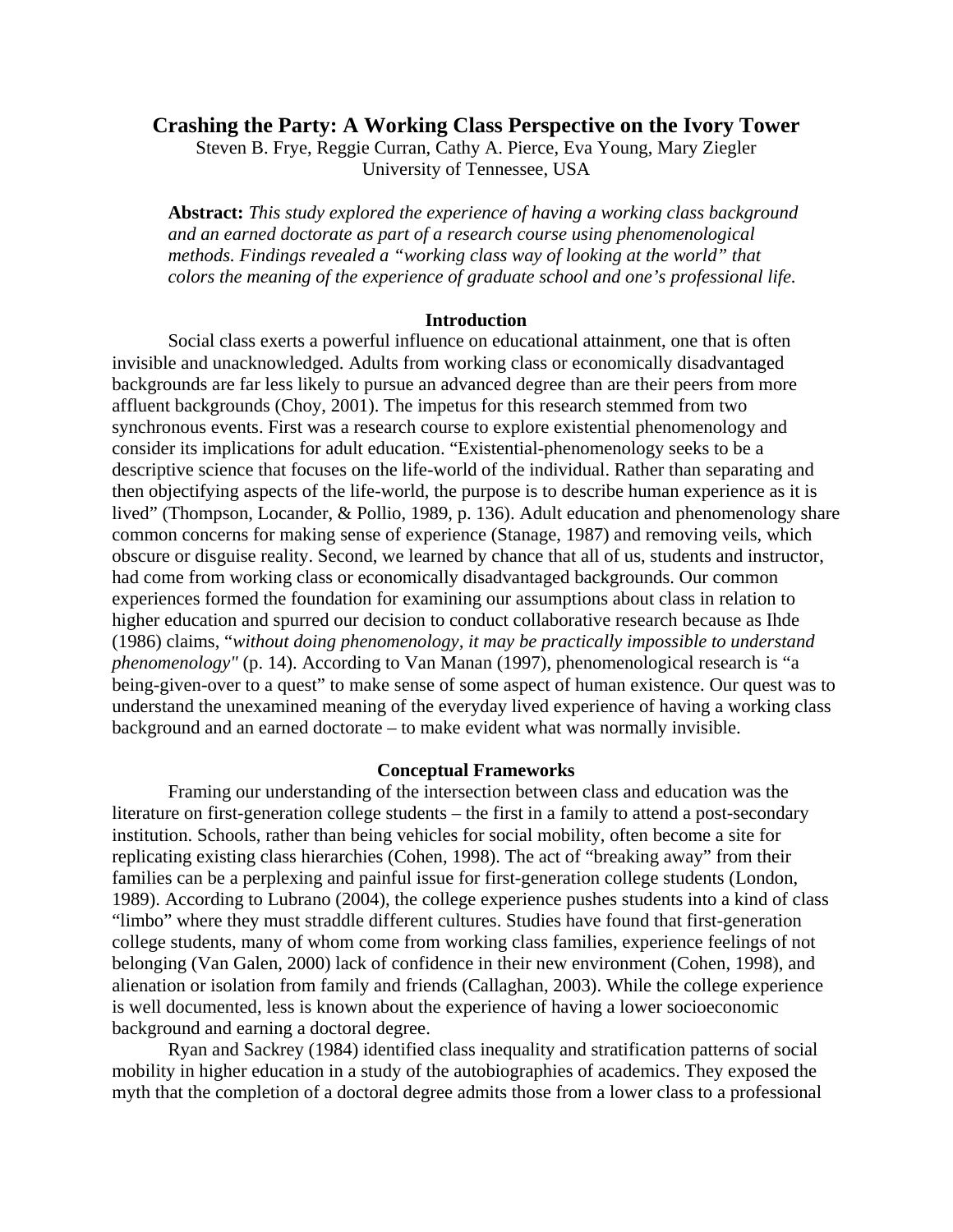class. More recent research has focused on women in the academy (Dews & Law, 1995; Jones, 1998; Miller & Kastberg, 1995; Tokarczyk & Fay, 1993) showing the impact of their lower socioeconomic backgrounds and their socialization into the academic profession. These studies form a conceptual foundation for understanding the influence of class on the attainment of a doctoral degree, but less on an examination of the experience itself, a need that could be addressed by employing a phenomenological methodology.

# **Methodology**

 The heuristic methodology for this study used procedures suggested by Thomas and Pollio (2002). A purposeful sample of individuals was recruited through the use of a flyer that described the study and listed the following criteria for inclusion: working class or lower socioeconomic background, first-generation college graduate, and receipt of an earned doctorate within the last ten years. Seven volunteers ranged in age from 31 to 57 years; 3 were male and 4 were female; 2 were African-American and 5 were European-American; 4 were faculty and 3 were administrators in either a large public university or a small private college.

Data were collected in face-to-face interviews. A pilot interview was conducted to refine the primary question: As a person with a doctorate, tell me about a time when you became aware of your working class background. Interviews were audio taped and transcribed verbatim. Each member of the research team participated in a bracketing interview to surface assumptions about the topic and guard against leading the participants during the interview or data analysis (Polkinghorne, 1989). Working collaboratively assisted ongoing bracketing.

Our research team began the analysis of data by reading and re-reading two individual transcripts and noting meaning units – words, phrases, or events that described the participants' experience. Each interview resulted in a list of meaning units with accompanying text from the interview. We clustered meaning units by commonalities first by individual transcript then across transcripts into a set of themes that "repetitively recur as important aspects of a participant's description of his/her experience" (Thomas and Pollio, 2002, p. 37). Themes included meaning units from each participant. We distilled the themes into primary and secondary levels. The synthesis of the data continued until all members of our research group agreed that the themes represented the aspects of the experience of the participants.<sup>1</sup> Labels for each theme are taken from the participants' words.

#### **Findings**

 The findings are reported in two parts based on the conceptualization of figure/ground, which is essential to phenomenological interpretation (Thomas & Pollio, 2002). Themes stand out as figural against a ground of common perception shared by those who experience a given phenomenon. The ground of the experience that emerged from the data was "a working class way of looking at the world." Standing out against the ground were aspects of the experience that were salient to participants. Each section begins with the quote from which the "label" for the theme was drawn.

#### **"***Working Class Way of Looking at the World": The Ground of the Experience*

 $\overline{a}$ 

"Well I think, I think this is very, that's a very working class way of looking at the world. The object is 'what are you doing? What are you physically showing for your effort?'" A particular way of looking at the world that came from one's background was prevalent in all

<sup>&</sup>lt;sup>1</sup> The course extended over three semesters. Two doctoral students and the instructor formed the core team. Two students left after the first two semesters and one joined the group after the first semester.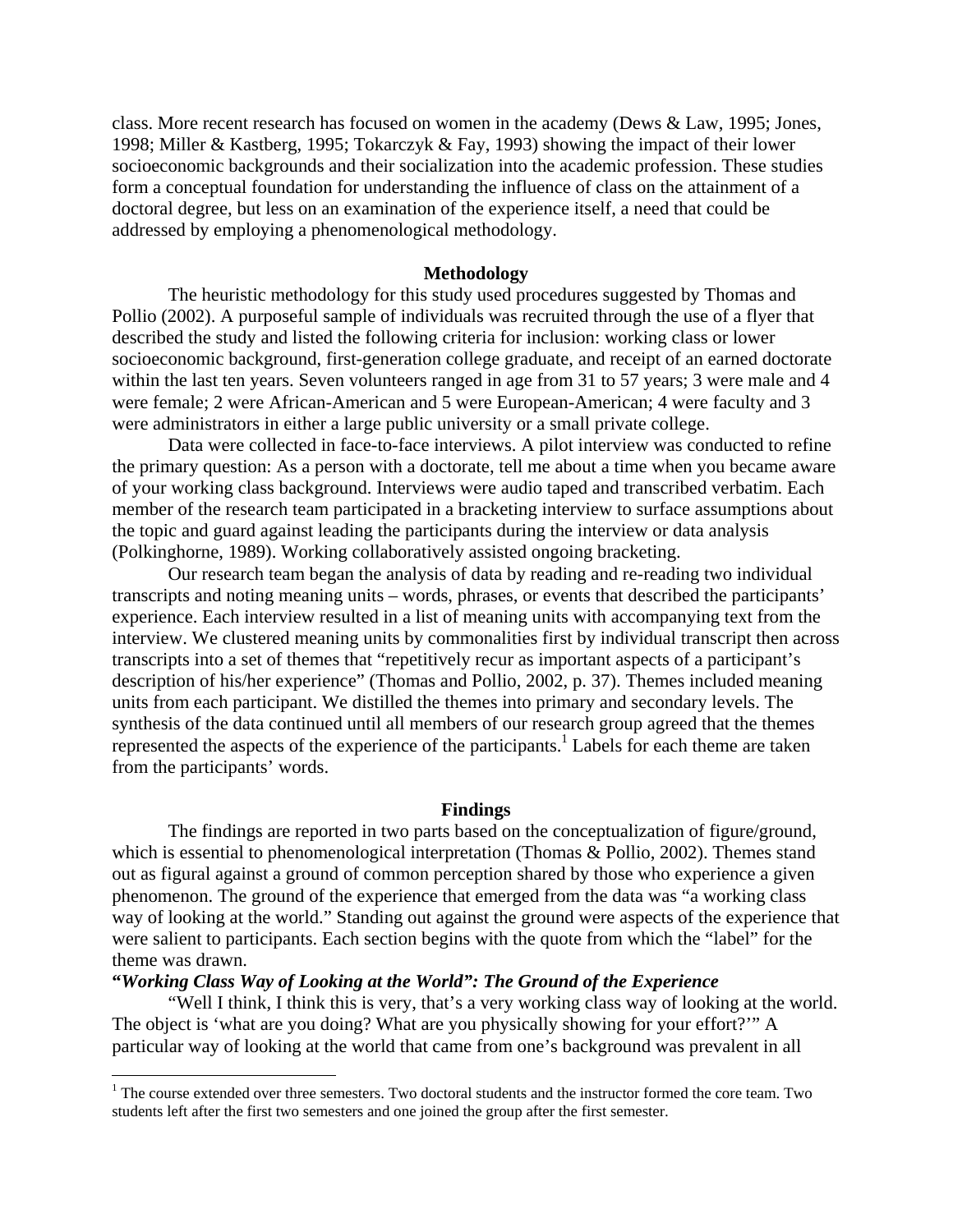interviews and shaped the totality of the experience. Rose explained it in the following way:

I'm always aware of the working class background . . . I don't think I'll ever not be aware of it. . .if I need a reminder, I can just go home. But I don't feel I need a reminder because I carry that around with me, and it influences the way I think. It influences what's important to me (Rose).

Rose described how her working class background affected the way she "thinks." This ground, although invisible, colored the participants' perceptions of their world. "My working class background… really does influence the – even the language you use about uh, what you are doing (Judy)." Carrie related her identity to her background rather than her accomplishments. "I've got my doctorate and no one can take that away from me. But I still always feel working class…I think my identity will always be that." The language the participants used showed their strong loyalty to this way of looking at the world. As Ivan said, "I know where I came from."

Dan, an African American participant, related that class was such a powerful component that it even superseded race when he stated, "my experience as a class person in many ways overrides my experience as a race person. Class looms so large, even across racial lines." Rose, also African American, agreed that people who grew up poor have a lot in common "because of the way we thought about things." While participants function in an environment that values the theoretical, they reported that their upbringing grounded them in the practical or "very real things," therefore they valued what one "does" and "produces." Judy said, "your job is to think about – but I guess my working class background tells me that part of that has to be doing. Carrie summed it up this way:

I feel like the real me is a working class person even though I make a good salary and I have this PhD. I feel like the real me is, you know, the girl that was raised in the country,

very working class, with parents who didn't go to college. That feels like the real me. The ground of the experience recedes and aspects of the experience stand out against it. Aspects have a temporal quality as the first aspect describes the experience of graduate school and the last the current reality of people's lives.

# *"Crashing the Party": Accessing the Ivory Tower*

Because part of what I had to do as an African American and as someone coming from a working class background [was] to negotiate these new academic arenas, but also class arenas, where I wasn't figured into the mix. I would always tell myself, 'I'm not really supposed to be here.' An 'I'm crashing the party kind of thing.' (Dan).

The theme of *crashing the party* assumes that one is not present legitimately, not invited to join in the experience of higher education. Understanding expectations is difficult without an invitation. Dan saw that those with an invitation had families who gave them a "legacy" or a framework for knowing how to access higher education. In contrast, parents who had not attended college could offer no practical advice. This theme included having no frame of reference for accessing or understanding higher education, mentoring as a way to move through the process, and the steadfast determination necessary to finish.

Participants used powerful metaphors to describe the difficulty of accessing college and graduate school when one's parents had no experience in higher education. Warren referred to higher education in general as a "blind" experience that required "groping in the dark" in order to decipher the way to move forward. Referring to his parents, he said, college "was a foreign world to them, one that they encouraged me in for the most part, but had no real way of, of helping with. So it was, it was groping in the dark a lot of the way." Ivan referred to the experience as "wandering around in an ocean somewhere." Mentors played a role for five of the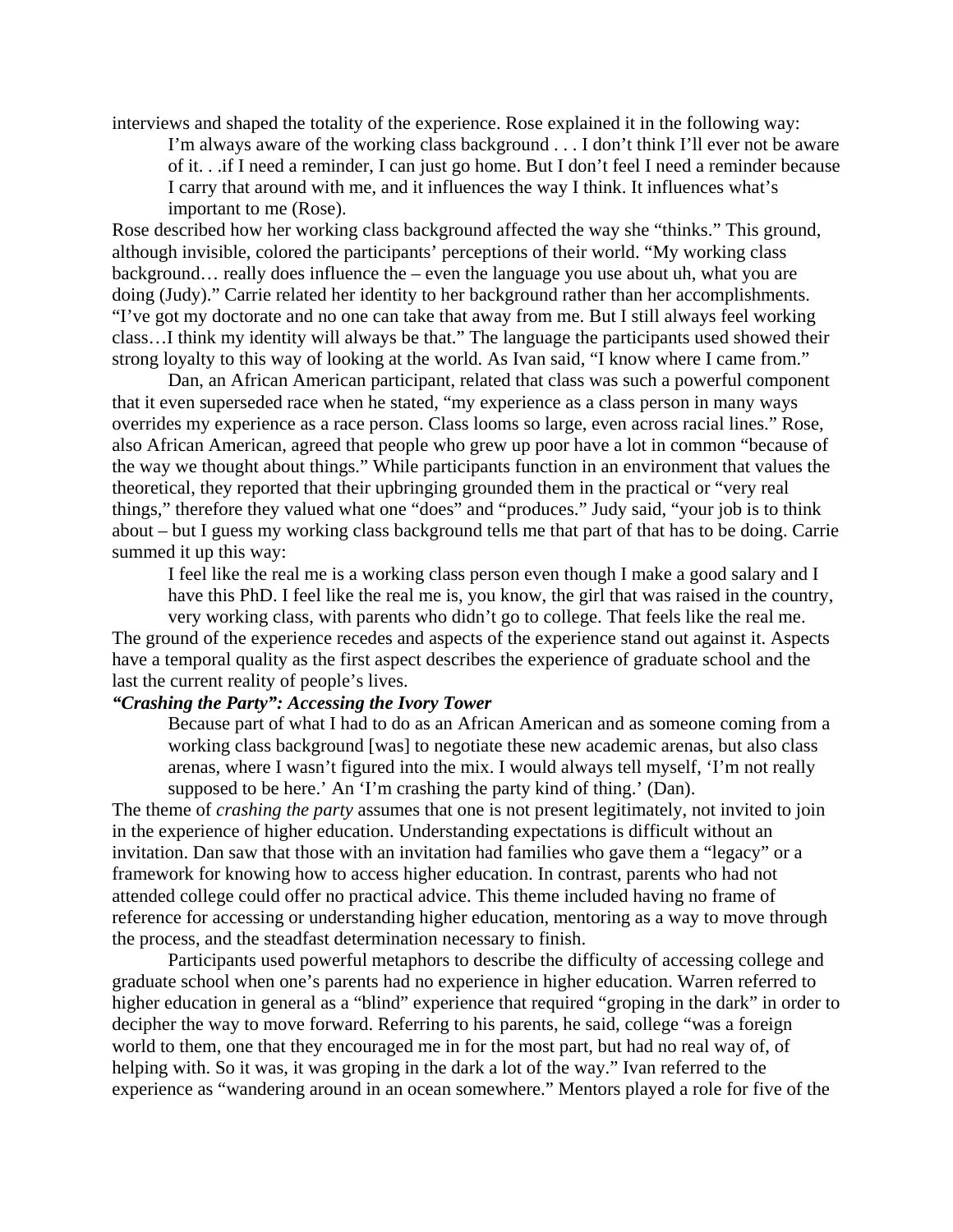participants. Terry was the only female who talked about having a mentor who "helps you understand that you're not crazy and what you feel is normal. For me, anyway, that's comforting." Dan explained that he eventually found a mentor who "took a very blue-collar approach" to getting a doctorate meaning he was explicit about what Dan needed to do. Participants characterized themselves as having powerful determination despite obstacles they encountered. Ivan said, "I think it all comes back to work ethic. That, you know, I refused to quit. You know, I REFUSED to quit. And I could have quit. It would have been easy to quit." Most said they wanted to prove to themselves that they could earn the degree. Fierce determination surfaced whether participants were talking about their first experience as a college freshman or finishing their doctorate.

# *"Benefits/Fallout of Education": "A Sword that Cuts Both Ways"*

Tolerance is one benefit, I would term it a benefit, some others might term it a fallout of higher education. Folks with higher education in general tend to be more tolerant. . . I had such a good experience tearing down some of those walls, seeing a much broader horizon. The environment is stimulating. Learning, not being afraid of exploring new ideas or where those ideas took you (Warren).

Although participants acknowledged expanding their horizons and broadening their viewpoints, they also expressed the pain caused by these supposed benefits of education. Warren described education with the metaphor of a "sword that cuts both ways" because it created contradiction in his life. His family valued education from the perspective that it would lead to an easier life and a higher wage, but feared its potential to change his values or beliefs. Terry conveyed a similar experience as she explained how her view of education's benefits contrasted with her family's view. Terry said,

Transformation, different world views, different belief systems. One of my more powerful experiences has been my family equating, on some level, education with not being saved anymore, or with backsliding, kind of. Because to me, what higher education is all about is becoming more open minded and tolerant of diversity of opinions.

At the same time, Terry's family acknowledged how hard she had worked and what she had gained in terms of her lifestyle. Rose explained, "There's this wall now because I have all these degrees, even though I'm their niece or cousin, or whatever, there's this wall there now because that's a significant part of my life that they haven't shared with me." Separation from one's past was paradoxically both benefit and fallout (in varying degrees) for each participant.

Education provided opportunities that would not be available otherwise such as "improving your lifestyle, job opportunities, um, security" (Warren). Carrie reported that her father said, "I was paid to think." Education had a downside. Carrie, Rose, Dan, and Ivan talked about the importance of remembering where one comes from meaning their working class roots. They spoke of the struggles of their parents and how different their lives are – their accomplishments are bittersweet.

#### *"You Live Two Lives": Not at Home in Either One*

Maybe it is sort of like you can live two lives a little bit. Work and home. Work and community...sometimes I feel like I don't quite fit in either world. But I feel like that more often about the professional world than about my family (Carrie).

Participants described changes in their lives that led to ambivalence about their social class. This theme included uncertainties about one's identity, lack of connection to the perceived privileged class, and separation from the working class.

Participants reported that higher education changed their identities. According to Terry,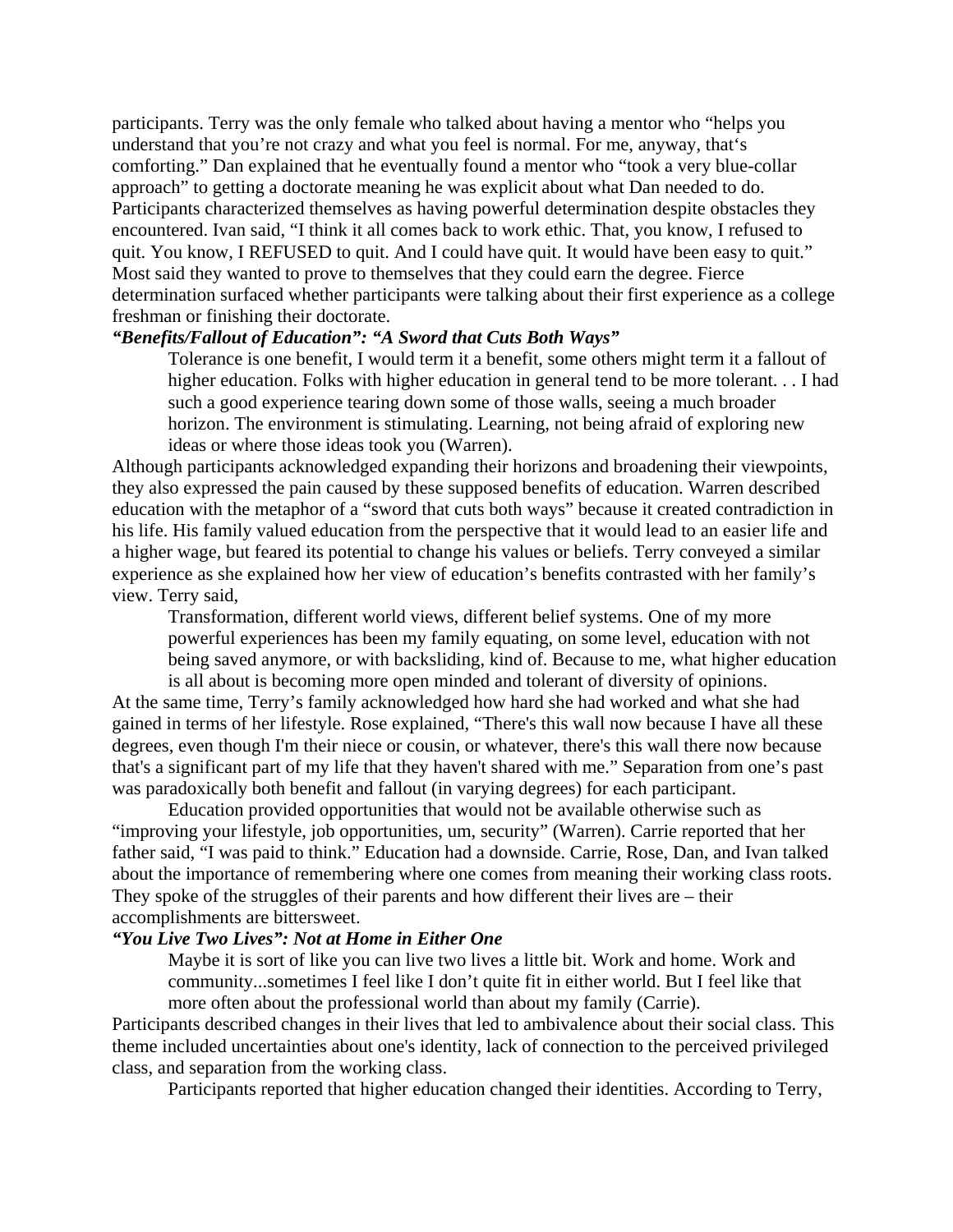"You try to fit in when you go back home, and then you have a totally different life as a graduate student or a professor or whatever." This dual identity generated internal conflicts. Carrie referred to the paradox of simultaneously "being proud of my heritage...and being embarrassed by it." Feelings of pride were counterbalanced by a lack of confidence for some. "I feel a lot like an imposter – like I really am not smart at all and I've just fooled people" (Judy). Even though participants were eligible for membership in the privileged class by virtue of their degrees, the majority did not feel welcome and did not want to join the privileged class. Carrie expressed feelings of "disdain for our professional world...it seems like it is not very real or it is ivory tower." Although they did not feel like they had membership in the privileged class, participants experienced separation from their working class background Judy related, "I have a couple of friends – and one –takes a great deal of pride sometimes in letting me know that he doesn't really understand what the good of all this education is." Other participants experienced difficulty communicating with their families. "There's only a limited set of topics I can talk about with my family...I respect their ways, and I watch what I say" (Terry). Yet, they expressed that while home and the people there did not change, they found "you can never go home again" or "feel as if you belong there" because their identity had changed.

## **Discussion and Implications for Practice**

Many common assumptions govern the link between education and social mobility. The goal of this study was to describe the phenomenon of having a doctoral degree and a working class background from the perspective of those who have had that experience. The aim was to transform the lived experience into a textual expression of its essence (Van Manen, 1997). Findings show that a lower social class background plays a prominent role in the experience of higher education and even how professional life is understood.

The emphasis upon the figure/ground relationship in the phenomenological method describes a background against which aspects of experience emerge. The methodology attempts to make visible what is taken-for-granted. Participants described a "working class way of looking at the world," an often invisible perspective that colored how they made meaning of their experience. The aspects that stood out against the ground had a temporal quality. First was accessing the academy by "crashing the party" because of one's illegitimacy in that environment. Then the benefits of education in terms of expanded viewpoints contrast with the fallout, which is the separation from one's roots. The benefits and fallout of education leave a person in a "bind" because they *live two lives* yet don't necessarily feel at home in either one. The "old" life is too constraining but the professional life is seen simultaneously as suspect because of "privileged class" values and as a marginalizing force.

Findings about those who complete a doctoral degree differ from studies that focus on college level students. While first-generation college students described a lack of confidence in their new environment, the experience of participants in this study acknowledged an understanding of clashing world-views. While first-generation college students reported guilt for forward progress, participants in this study expressed no regret for moving forward with their lives. Rather than reporting isolation from family and friends, the separation came from a wider array of life experiences. Family relationships were strained in areas like communication and values but participants did not express feelings of exile found among first-generation college students (London 1989). Findings compare with the dissonance reported by other studies on lower social class and the academy (Dews & Law, 1995; Lubrano, 2004).

Although participants valued education as evidenced by their persistence in finishing a